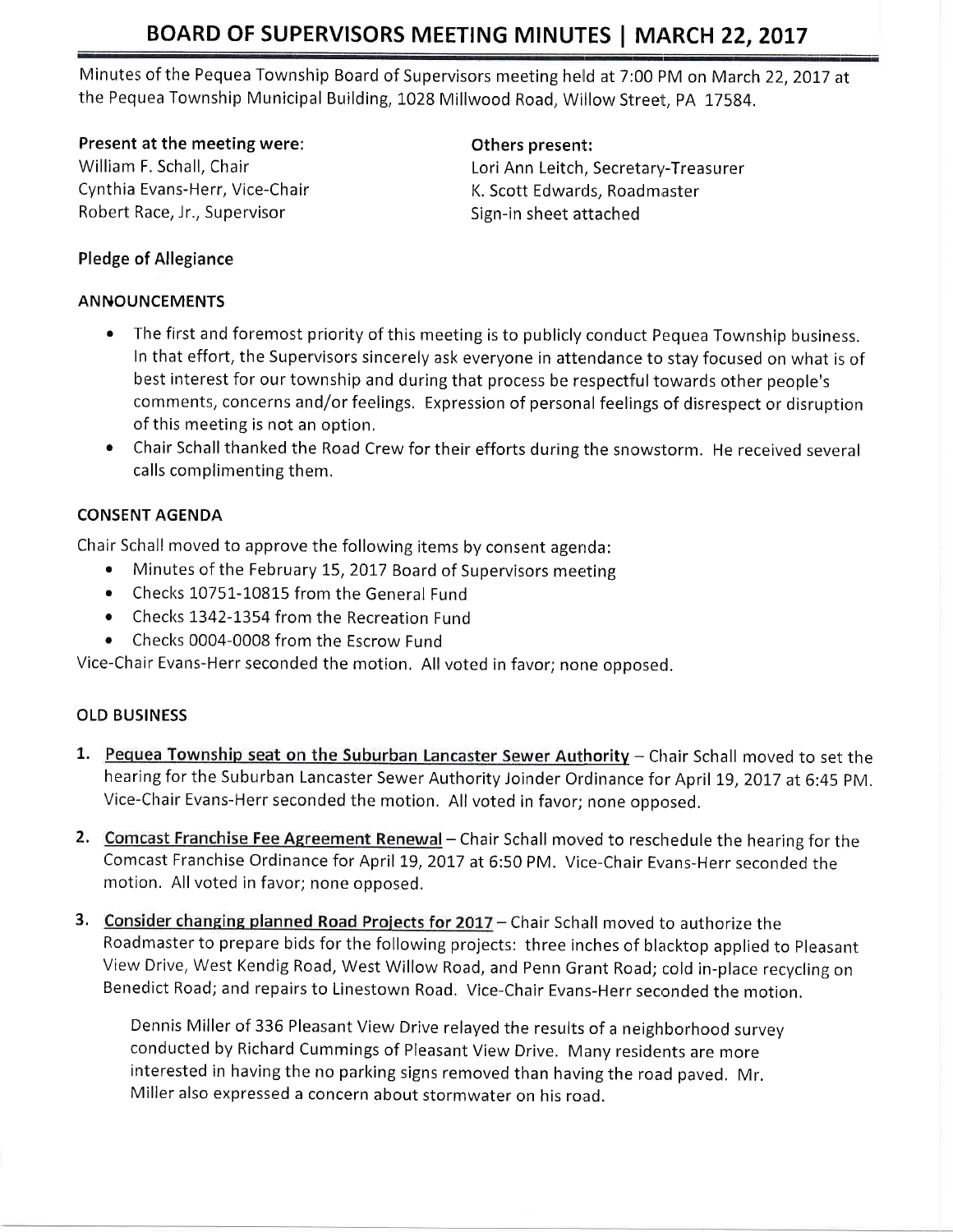Chair Schall amended his motion to remove Pleasant View Drive from the list of blacktop projects and authorize the Engineer to conduct a stormwater study on the road. Vice-Chair Evans-Herr seconded the amended motion. All voted in favor; none opposed.

#### NEW BUSINESS

- 1. Consider enforcement action against 11 Newswanger  $Rd$  Chair Schall moved to authorize the Zoning Officer to proceed with all enforcement action he deems necessary against 11 Newswanger Road. Supervisor Race seconded the motion. All voted in favor; none opposed.
- 2. Consider enforcement action against 3488 Willow Street Pk Chair Schall moved to authorize the Zoning Officer to proceed with all enforcement action he deems necessary against <sup>3488</sup> Willow Street Pike. Vice-Chair Evans-Herr seconded the motion. All voted in favor; none opposed,
- 3. Discuss enforcement of On-Lot Septic Ordinance Vice-Chair Evans-Herr moved to authorize the Sewage Enforcement Officer to send 30-day notices to property owners who are not in compliance with the On-Lot Septic Ordinance and to subsequently proceed with all enforcement action he deems necessary. Supervisor Race seconded the motion. All voted in favor; none opposed.
- 4. Consider Board of Auditors appointment Chair Schall moved to appoint Jason Kreider to the Pequea Township Board of Auditors. Supervisor Race seconded the motion. All voted in favor; none opposed.
- 5. Revised Brake Retarder Ordinance Chair Schall moved to set the hearing for the Brake Retarder Ordinance for April 19, 2017 at 6:55 PM. Vice-Chair Evans-Herr seconded the motion. All voted in favor; none opposed.
- 6. Consider Resolution directing Board of Elections to ask Electors if Two Additional Supervisors should be Elected to serve Pequea Township - Chair Schall moved to adopt Resolution 451-2017 directing the Board of Elections to ask Electors if Two Additional Supervisors should be elected to serve Pequea Township, Vice-chair Evans-Herr seconded the motion.

Ken Adams of 39 Cobblestone Drive believes a 5-member Board will eliminate any concerns about Sunshine Law violations,

Jackie Johns of 23 Pine Lane would like to see Democratic representation on a 5 member Board.

Tim Weaver of 722 Baumgardner Road feels a S-mermber Board will help reduce the workload on each Supervisor.

All voted in favor of the Resolution; none opposed.

7. Consider Termination of Articles of Agreement between Pequea Township and Conestoga Township governing the Southern Regional Police - Chair Schall moved to approve the Termination Agreement that specifies the termination of the Articles of Agreement between Pequea and Conestoga townships. Vice-Chair Evans-Herr seconded the motion.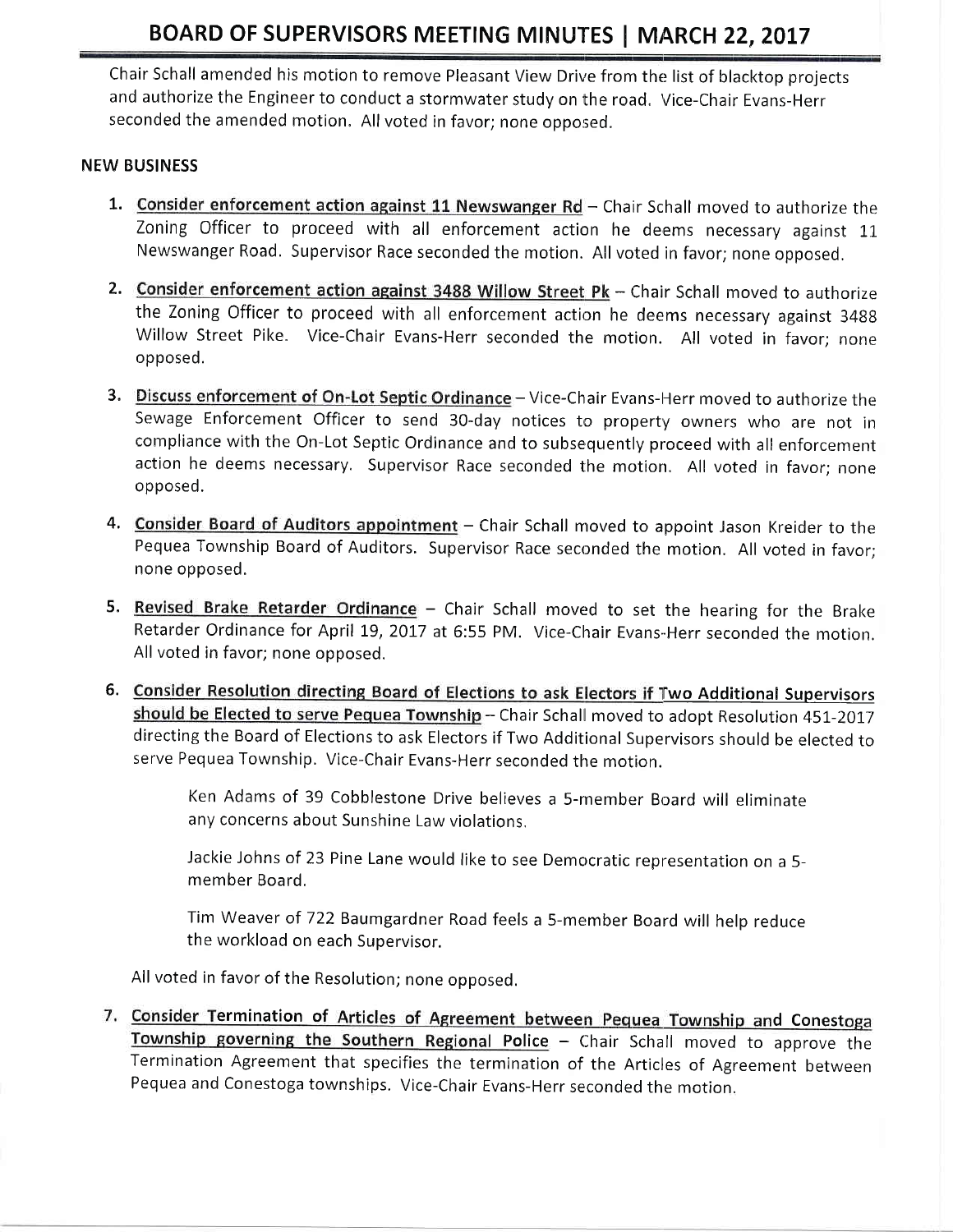Earl Houghton of 339 Pleasant View Drive asked where the police department will be located. Vice-Chair Evans-Herr responded the headquarters will remain in Conestoga at the present time.

Dennis Miller of 336 Pleasant View Drive questioned Pequea Township allowing Conestoga Township to renege on the Articles of Agreement, which were to be in effect until 2020. Chair Schall and Vice-Chair Evans-Herr stated this course of action is in the best interest of Pequea Township due to irreconcilable differences and a lack of sustainability,

Ken Adams of 39 Cobblestone Drive asserted if Pequea Township insists on terminating the Articles of Agreement with Conestoga Township, they should not agree to contracted services,

Betty Flick of 341-A Carol Lynn Drive said Conestoga residents want police services.

All voted in favor of executing the Termination Agreement; none opposed.

8. Consider Conestoga Township's request to collaborate on a Solicitation Ordinance - Vice-Chair Evans-Herr instructed the Secretary to send a letter to Conestoga Township stating the Pequea Township Board of Supervisors took no action regarding their request to collaborate on a Solicitation Ordinance,

#### REPORTS/UPDATES

Pequea Township Road Crew - Roadmaster Edwards delivered his February report.

Southern Regional Police Commission - Next meeting March 28, 2017

Southern Lancaster County Inter-Municipal Council - During the March 21, 2017 meeting, the Council approved the purchase of insurance. Their next meeting will be held June 20, 2017.

Pequea Township Zoning Hearing Board - On April 4, 2017, the Zoning Hearing Board will consider variance requests by Byerland Mennonite Church forthe construction of a fellowship hall. Vice-Chair Evans-Herr moved to authorize the Zoning Officer to present the Board's concern about parking and public safety. Supervisor Race seconded the motion. All voted in favor; none opposed.

Pequea Township Planning Commission - No meeting held in February

Pequea Township Park and Recreation Board - Park and Recreation Board Chair Tim Weaver provided an update on the stone house project, the mowing schedule, and meetings with a soil conservation representative and MS4 engineer.

#### PUBLIC COMMENTS

Public comments will be taken at this time. Please come to the lectern and limit your comments to three minutes so that others can speak if they wish. Please give your name and address for the minutes. Additional time may be granted at the Board's discretion.

Jerry Skolnick of 2079 New Danville Pike expressed concern about New person Ministries renting apartments at 2084 New Danville pike to parolees. Vice-chair Evans-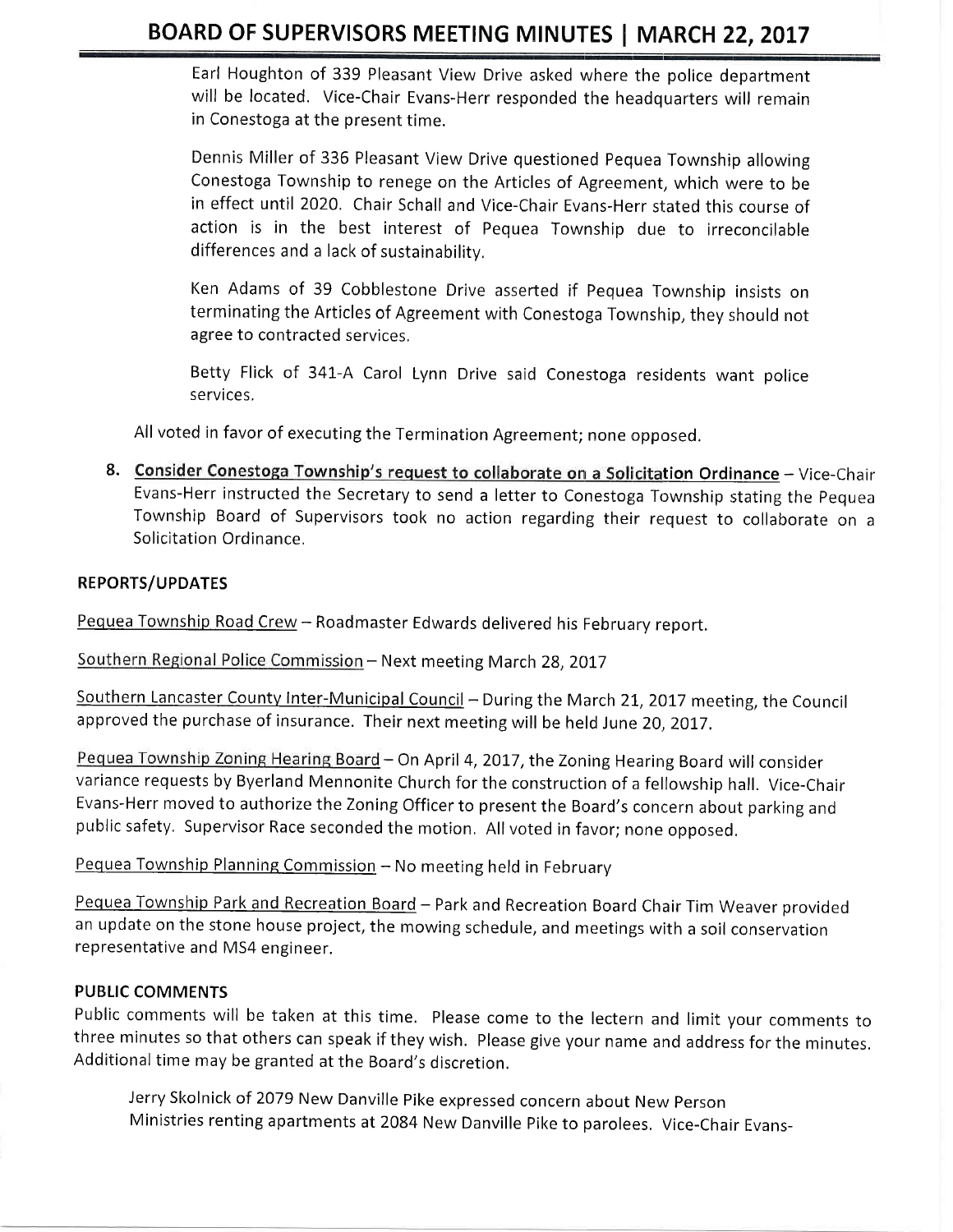Herr explained the township can not discriminate. She directed him to contact the Chief of Police,

Thomas Haas of 2194 New Danville Pike asked if pipeline protestors in Conestoga Township will cause excessive overtime for the Southern Regional Police Department. Supervisor Race responded Conestoga Township will only receive the amount of service they purchase. Vice-Chair Evans-Herr assured Mr. Haas that Pequea Township will not be burdened by the protests.

## ADJOURNMENT

Chair Schall adjourned the meeting at 9:16 pM.

Respectfully Submitted,

Caulifecte

Lori Ann Leitch, Secretary-Treasurer